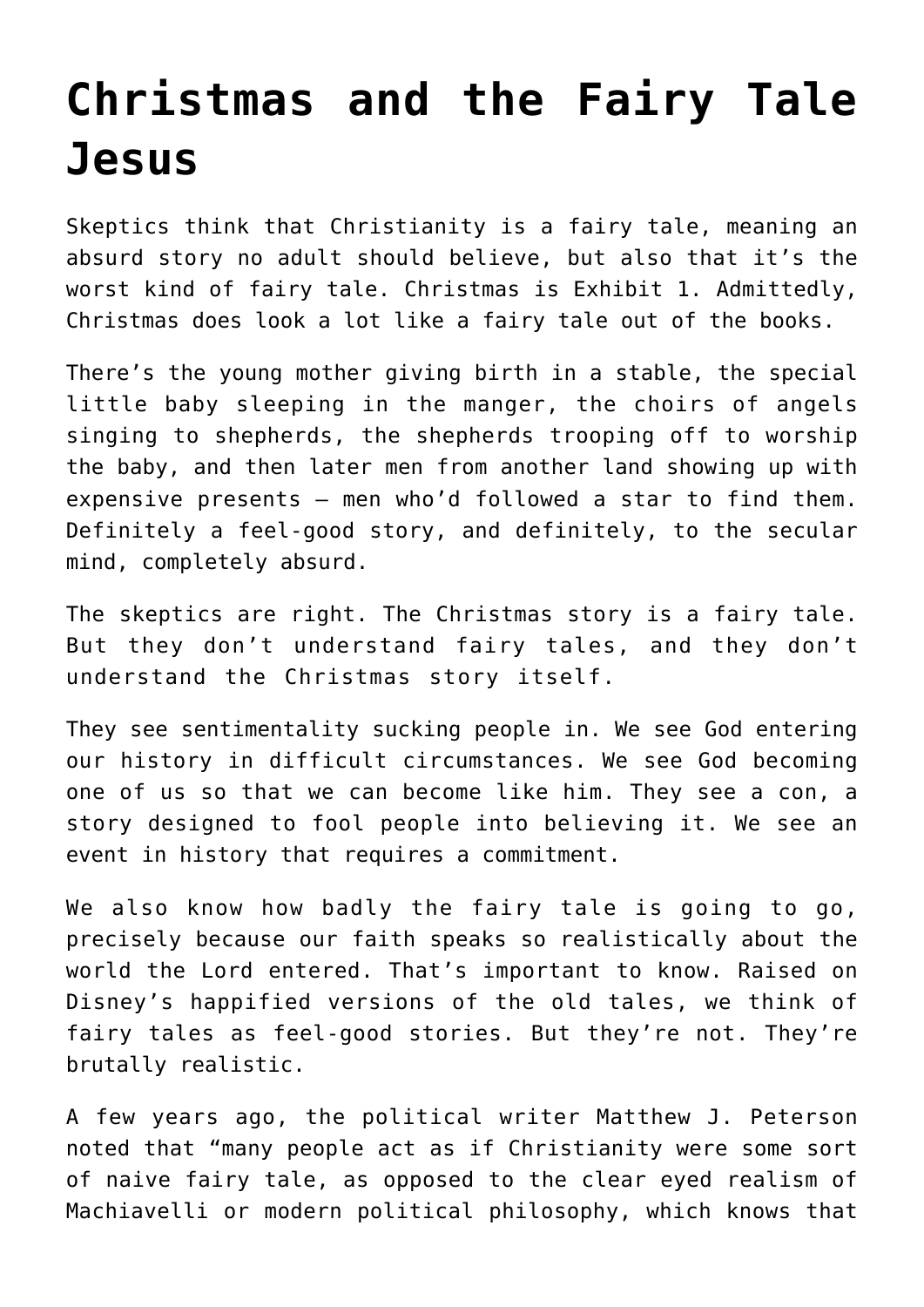man is depraved and is based on how people really are, how the world really works, etc." Which, he observes, is "a very odd thing to think, given that at the heart of Christianity is the claim that when God came to help them, human beings murdered him."

It is a very odd thing to think, even about the Christmas story by itself. The whole Christmas story includes a scene as horrifying as any in the classic fairy tales. (The original Grimm's fairy tales are very grim.) The king sees a threat in that baby in the manger and kills every little boy in the town but him, and he survives only by a miracle. If you want a lesson in how people really are and how the world really works, that's it.

In fact, the story itself points to the reality of human life before the family even gets to the stable, in Mary's words we know as the Magnificat. She assumes a world in which people are suffering and mistreated, and she proclaims a hard justice for the proud, the mighty and the rich. The alert reader will guess that her child will upset the proud, mighty and rich, and they won't like it, and they will try to stop him by any means possible. Mary essentially issues a declaration of war, and when you declare war on powerful people, they fight back.

The Anglican writer Dorothy Sayers describes this perfectly in her short essay, "The Greatest Drama Ever Staged." She blames the religious and the political powers for killing the incarnate Son of God. They thought "that he talked too much and uttered too many disconcerting truths."

Then she gives a classic summary of the story of the Incarnation: It is "the tale of the time when God was the underdog and got beaten, when He submitted to the conditions He had laid down and became a man like the men He had made, and the men He had made broke Him and killed Him."

G. K. Chesterton saw this. He wrote about it in a short